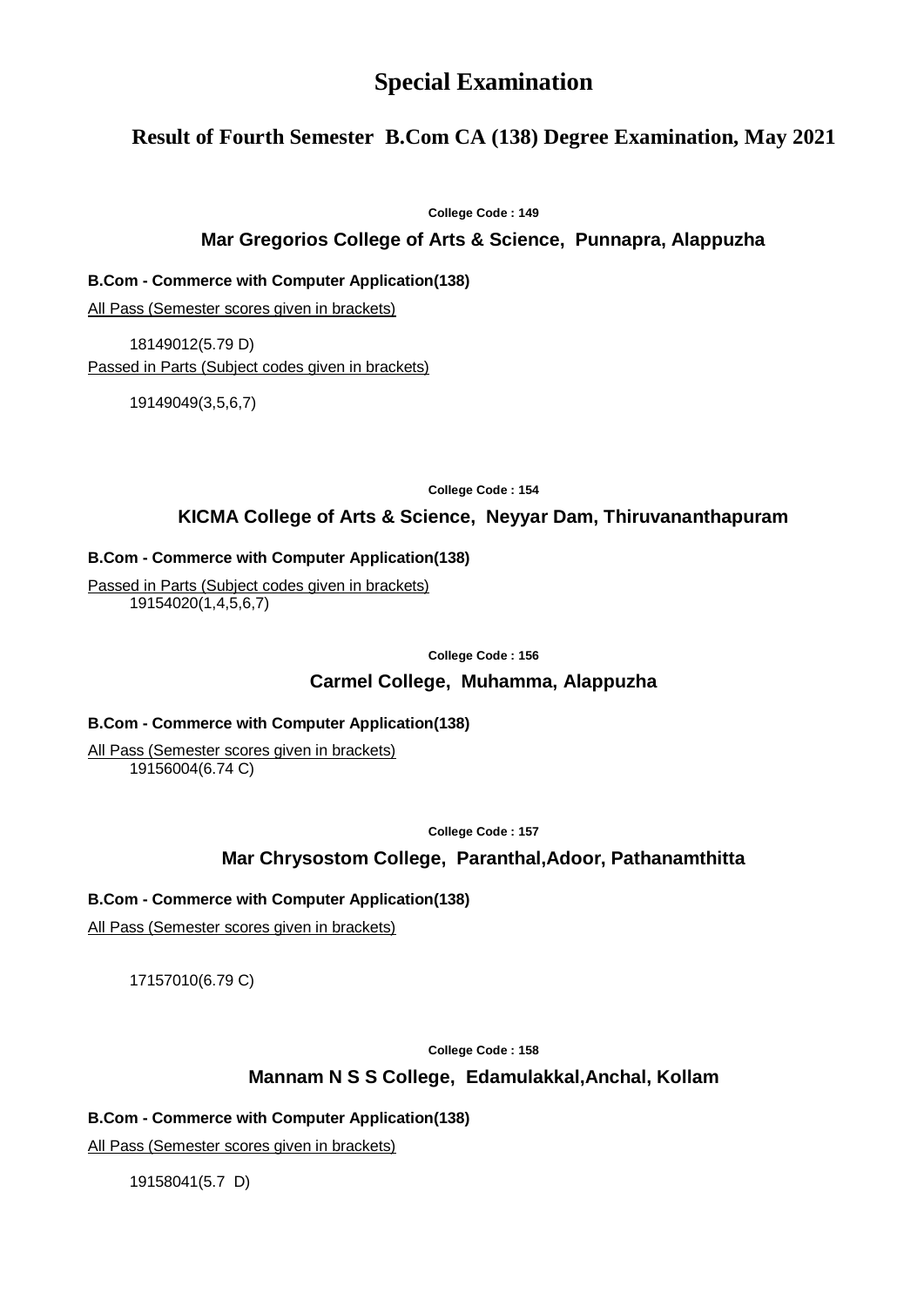**College Code : 502**

# **R.Sankar College of Arts and Science, Chathannoor, Kollam**

#### **B.Com - Commerce with Computer Application(138)**

All Pass (Semester scores given in brackets) 19502003(6.53 C) Passed in Parts (Subject codes given in brackets)

19502020(1,2,6,7) 022(1,7) 038(1,5,6,7)

**College Code : 805**

### **K.V.V.S College of Science and Technology, Adoor, Pathanamthitta**

#### **B.Com - Commerce with Computer Application(138)**

Passed in Parts (Subject codes given in brackets) 19805001(1,2,3,6,7)

**College Code : 809**

### **Sree Vidyadhiraja Arts and Science College, Karunagappally, Kollam**

#### **B.Com - Commerce with Computer Application(138)**

Passed in Parts (Subject codes given in brackets)

19809036(1,2,3,6,7)

**College Code : 812**

### **Naipunnya School of Management, Cherthala, Alappuzha**

### **B.Com - Commerce with Computer Application(138)**

Passed in Parts (Subject codes given in brackets)

19812064(2,3,4,7) 065(1,3,7)

**College Code : 824**

### **College of Applied Science, Kundara, Kollam**

### **B.Com - Commerce with Computer Application(138)**

All Pass (Semester scores given in brackets) 19824004(6.05 C) 032(7.23 B)